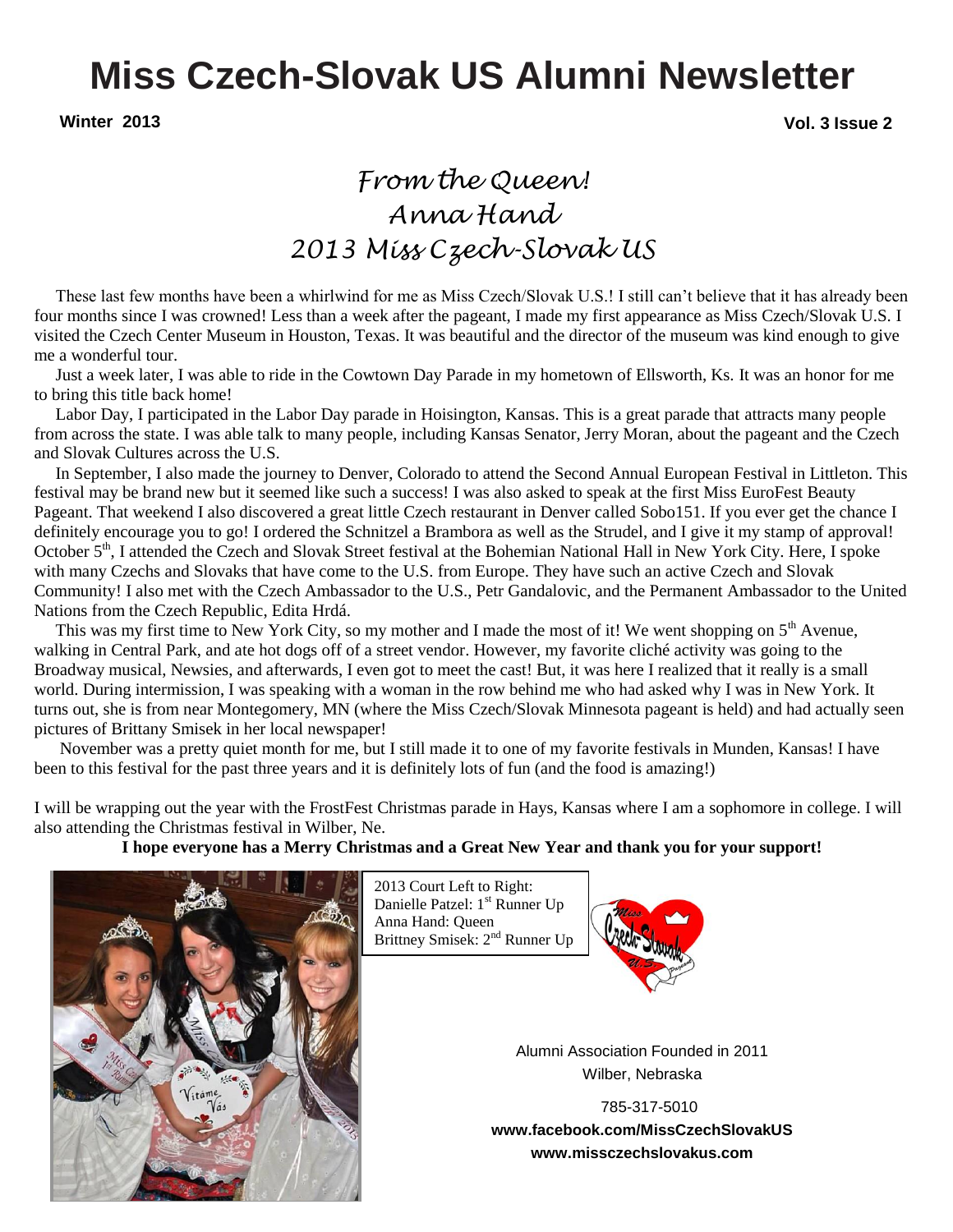## **Miss Czech-Slovak US Alumni Association**

**Summer 2013 Vol. 3 Issue 2**

Pageant Memory Moment!





A highlight from the pageant weekend is riding the parade – do you remember your pageant parade moment? Send an email to the pageant to share!

*Traditional eggs - Egg ornaments made by workshop participants at the Victoria Czech Heritage Society in Victoria, TX using the traditional color-resist method with hot beeswax, candle flame and kistka (drawing tool).*

*Teresa Mahoney was crowned the 2008 1 st Runner Up at the Miss Czech-Slovak US pageant. Teresa represented Oregon and she is the daughter of Daniela Mahoney, both continue to preserve our wonderful culture. Here is her mother's story….* 

#### **Czech Egg Artist & Cultural Educator Celebrates 30 Years**

It's been a busy season for Czech folk-art preservation this year! 2013 marks Daniela Mahoney's (my mom's) 30th anniversary as an egg artist and cultural educator. And I couldn't be more proud of the work she does! (See video I produced for her [here\)](http://www.youtube.com/watch?v=Vbi2rP2Z3ls).

This year, she traveled across the country to teach [cultural weekends](http://www.danielam.com/cultural-weekend-and-fundraising-for-non-profit-organizations-with-daniela-m/) (a concept she recently developed) where organizations can invite her to give lectures, art demonstrations and teach hands-on cultural crafts. Participants can experience everything from various methods of Czech egg decorating to Slovakian wheat weaving. It's all very hands on, and most all, very fun!

In 2013 alone, she's taught cultural weekends at T. G. Masaryk Czech school (Chicago, IL) the National Czech & Slovak Museum & Library (Cedar Rapids, IA) and the Victoria Mall on behalf of the The Victoria County Czech Heritage Society (Victoria, Texas).

In addition, the National Czech & Slovak Museum & Library recently included her in their oral histories collection, a recorded interview that tells the story of how she transitioned from the Communist Czech Republic to Germany, and finally to the US. (see [here\)](http://ncsml.informaticsinc.net/Oral-History/All-Interviews/20130717/312/Mahoney-Daniela.aspx).

By day, she's a social worker living in Oregon, but her true passion still remains: to preserve and promote the Czech and Slovak heritage. Here's to many more years of spreading tradition!

To try some heritage exploration at home, Daniela has a line of [activity books](http://www.danielam.com/books/) that encourage educational cultural entertainment. For updates on Daniela's work and travels, please follow her Facebook [artist page](https://www.facebook.com/DanielaMahoney1) or "Czech" out her new website at [danielam.com!](http://www.danielam.com/)